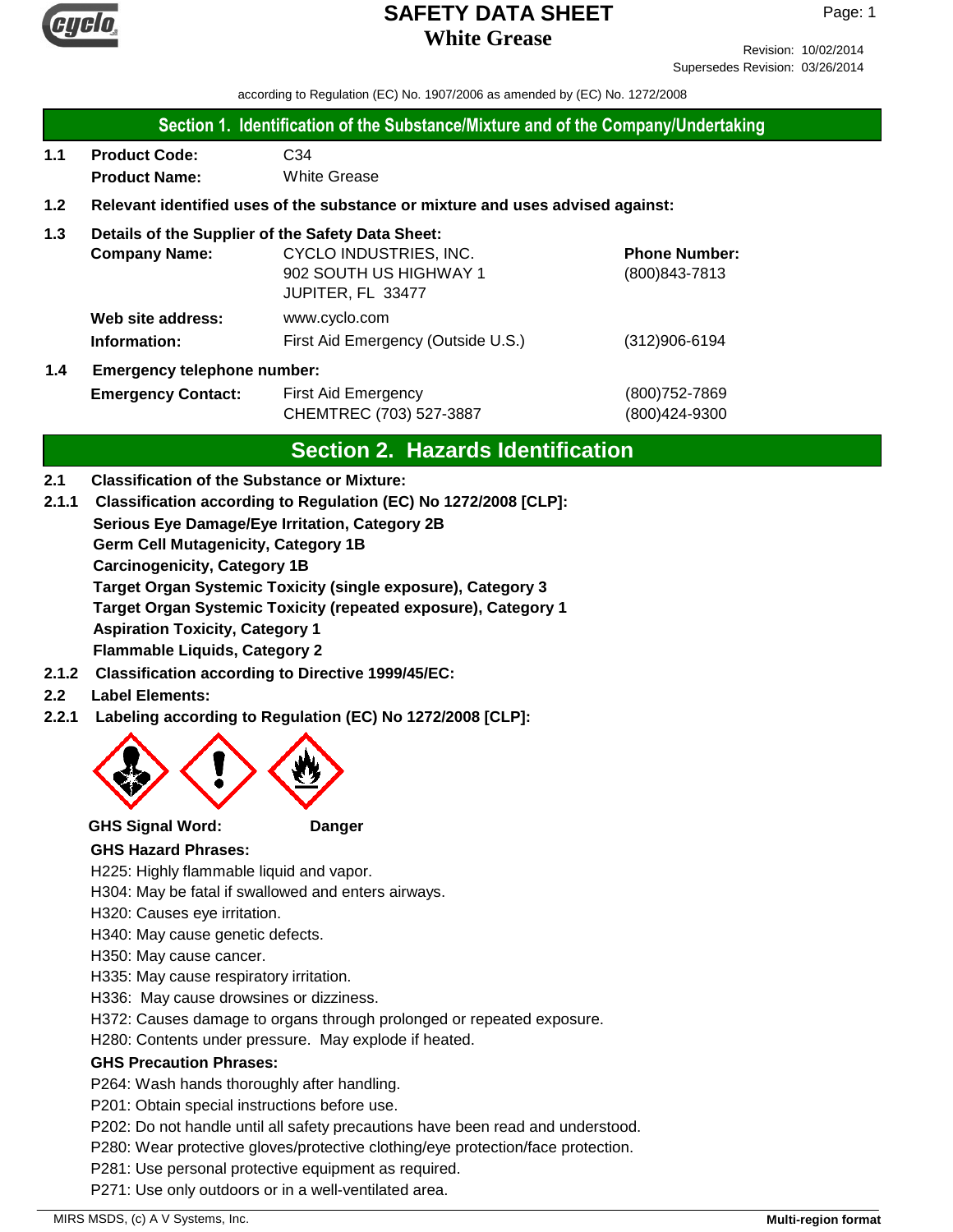

Revision: 10/02/2014 Supersedes Revision: 03/26/2014

P270: Do not eat, drink or smoke when using this product.

P260: Do not breathe dust/fume/gas/mist/vapours/spray.

P233: Keep container tightly closed.

P210: Keep away from heat/sparks/open flames/hot surfaces. - No smoking.

P240: Ground/bond container and receiving equipment.

P241: Use explosion-proof electrical/ventilating/lighting equipment.

P243: Take precautionary measures against static discharge.

P242: Use only non-sparking tools.

### **GHS Response Phrases:**

P370+378: In case of fire, use alcohol foam, carbon dioxide, dry chemical, foam or water fog to extinguish.

P301+310: IF SWALLOWED: Immediately call a POISON CENTER or doctor/physician.

P331: Do NOT induce vomiting

P305+351+338: IF IN EYES: Rinse cautiously with water for several minutes. Remove contact lenses, if present and easy to do. Continue rinsing.

P337+313: If eye irritation persists, get medical advice/attention.

P304+340: IF INHALED: Remove victim to fresh air and keep at rest in a position comfortable for breathing. P303+361+353: IF ON SKIN (or hair): Remove/take off immediately all contaminated clothing. Rinse skin with water/shower.

P309+311: Call a POISON CENTER or doctor/physician if exposed or you feel unwell.

#### **GHS Storage and Disposal Phrases:**

P501: Dispose of contents/container in accordance with local/regional/national/international regulation. P403+233: Store container tightly closed in well-ventilated place.

#### **2.2.2 Labeling according to Directive 1999/45/EC:**



#### **2.3 Adverse Human Health** A

**Effects and Symptoms:**

**Medical Conditions** Repeated contact with skin may irritate pre-existing skin conditions. **Generally Aggravated**

### **By Exposure:**

# **Section 3. Composition/Information on Ingredients**

| CAS#       | Hazardous Components (Chemical Name)/<br><b>REACH Registration No.</b> | <b>Concentration</b> | EC No./<br>EC Index No.   | <b>Risk Phrases/</b><br><b>GHS Classification</b>                                                   |
|------------|------------------------------------------------------------------------|----------------------|---------------------------|-----------------------------------------------------------------------------------------------------|
| 64742-49-0 | Naphtha (petroleum), hydrotreated light                                | 10.0 -15.0 %         | 265-151-9<br>649-328-00-1 | T: R45-65<br>Asp. Toxic. 1: H304<br>Mutagen 1B: H340<br>Carcinogen 1B: H350                         |
| 68476-86-8 | Liquified petroleum gas, sweetened                                     | 10.0 -15.0 %         | 270-705-8<br>649-203-00-1 | F+; T; R12-45-46<br>Comp. Gas: H280<br>Flam, Gas 1: H220<br>Mutagen 1B: H340<br>Carcinogen 1B: H350 |
| 64742-52-5 | Mineral oil, petroleum distillates, hydrotreated heavy<br>naphthenic   | $5.0 - 10.0 %$       | 265-155-0<br>649-465-00-7 | T: R45<br>Carcinogen 1B: H350                                                                       |
| 13463-67-7 | Titanium dioxide                                                       | $0.1 - 1.0 %$        | 236-675-5<br><b>NA</b>    | Xn; R40<br>Eye Damage 2B: H320<br>TOST (SE) 3: H335 H336                                            |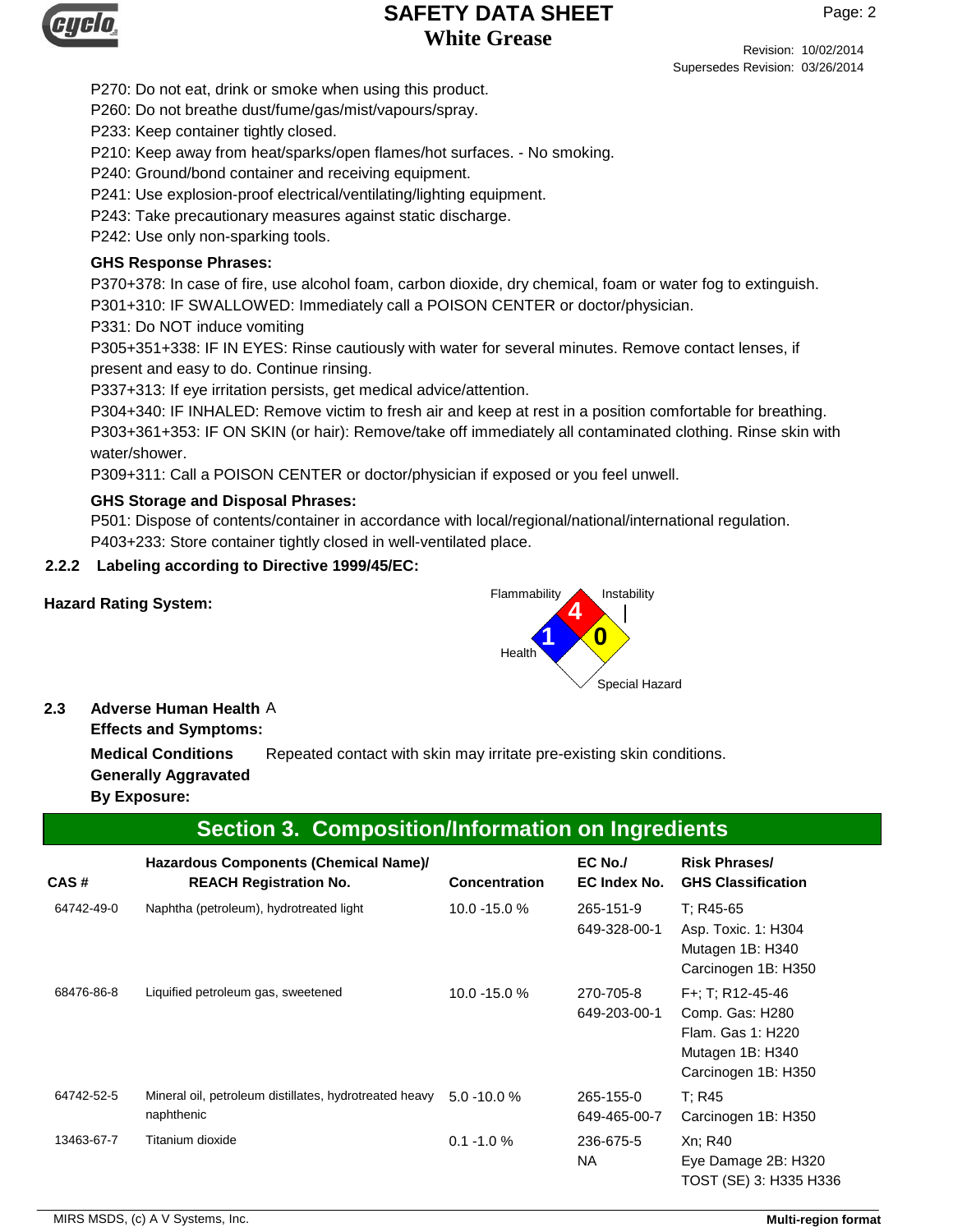

Revision: 10/02/2014 Supersedes Revision: 03/26/2014 TOST (RE) 1: H372 Aquatic (C) 4: H413

# **Section 4. First Aid Measures**

Description of First Aidlf swallowed, do not induce vomiting. Call physician immediately. If inhaled, remove to fresh air. If not breathing, give artificial respiration. If breathing is difficult, give oxygen. If in eyes, rinse cautiously with water for several minutes. Remove contact lenses, if present and easy to do. Continue rinsing. If on skin, wash skin with soap and large amounts of water. Remove contaminated clothing. Call physician immediately if adverse reaction occurs. **Measures: 4.1**

# **Section 5. Fire Fighting Measures**

- **5.1 Suitable Extinguishing** Alcohol foam, carbon dioxide, dry chemical, foam, water fog. **Media:**
- **5.2 Flash Pt:** -141.00 F (-96.1 C) **Explosive Limits:** LEL: No data. UEL: No data. **Flammable Properties** No data available. **and Hazards:**

**Autoignition Pt:** No data.

Containers can build up pressure if exposed to heat (fire). As in any fire, wear self-contained breathing apparatus pressure-demand (MSHA/NIOSH approved or equivalent) and full protective gear. Keep containers and surroundings cool with water spray. Beware of vapors accumulating to form explosive concentrations. Vapors can accumulate in low areas. **Fire Fighting Instructions: 5.3**

### **Section 6. Accidental Release Measures**

**6.3** Absorb spill with inert material (e.g. dry sand or earth), then place in a chemical waste container. Avoid runoff into storm sewers and ditches which lead to waterways. Wear a self-contained breathing apparatus and appropriate personal protective equipment. **Methods and Material For Containment and Cleaning Up:**

# **Section 7. Handling and Storage**

- **7.1** Wash hands thoroughly after handling. Obtain special instructions before use. Do not handle until all safety precautions have been read and understood. Wear protective gloves/protective clothing/eye protection/face protection. Use personal protective equipment as required. Use only outdoors or in a well-ventilated area. Do not eat, drink or smoke when using this product. Do not breathe dust/fume/gas/mist/vapours/spray. Keep container tightly closed. Keep away from heat/sparks/open flames/hot surfaces. - No smoking. Ground/bond container and receiving equipment. Use explosion-proof electrical/ventilating/lighting equipment. Take precautionary measures against static discharge. Use only non-sparking tools. Keep out of the reach of children. **Precautions To Be Taken in Handling:**
- **7.2** Keep away from heat, sparks and flame. Keep from freezing. Do not store above 120 degrees F. Do not spray into open flame or near other sources of ignition. Do not store in direct sunlight, puncture, crush or incinerate container. Store container tightly closed in well-ventilated place. **Precautions To Be Taken in Storing:**

# **Section 8. Exposure Controls/Personal Protection**

#### **8.1 Exposure Parameters:**

| CAS#       | <b>Partial Chemical Name</b>            | <b>Britain EH40</b> | <b>France VL</b> | <b>Europe</b> |
|------------|-----------------------------------------|---------------------|------------------|---------------|
| 64742-49-0 | Naphtha (petroleum), hydrotreated light | No data.            | No data.         | No data.      |
| 68476-86-8 | Liquified petroleum gas, sweetened      | No data.            | No data.         | No data.      |
| 64742-52-5 | Mineral oil, petroleum distillates,     | No data.            | No data.         | No data.      |

MIRS MSDS, (c) A V Systems, Inc. **Multi-region format Multi-region format Multi-region format**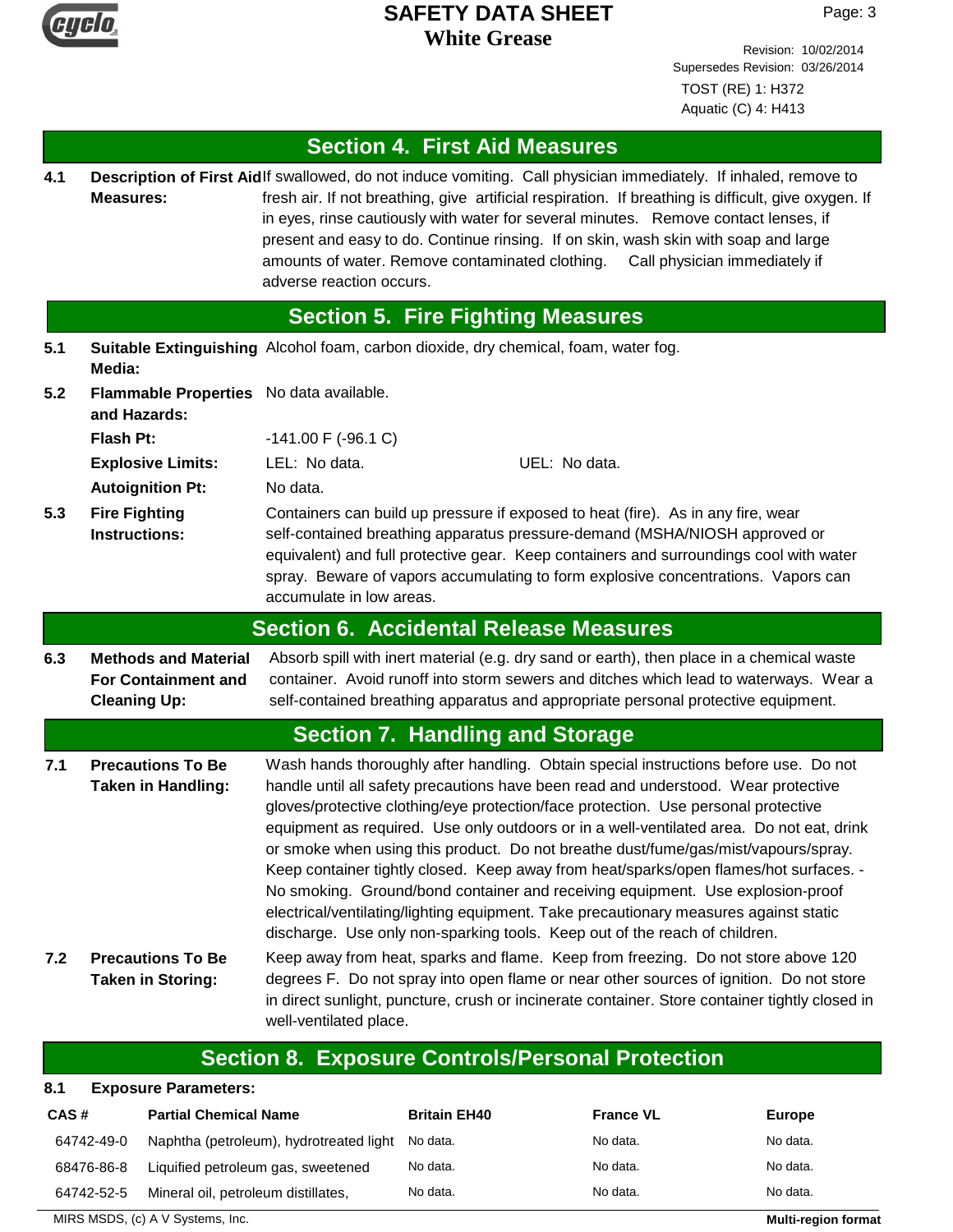

Revision: 10/02/2014 Supersedes Revision: 03/26/2014

|                                      |            | hydrotreated heavy naphthenic                                                                                                                                                                                                                                                                                                                                                                                                                |                                                                           |                                                                                                                                                                                        |                  |                     |  |
|--------------------------------------|------------|----------------------------------------------------------------------------------------------------------------------------------------------------------------------------------------------------------------------------------------------------------------------------------------------------------------------------------------------------------------------------------------------------------------------------------------------|---------------------------------------------------------------------------|----------------------------------------------------------------------------------------------------------------------------------------------------------------------------------------|------------------|---------------------|--|
|                                      | 13463-67-7 | Titanium dioxide                                                                                                                                                                                                                                                                                                                                                                                                                             |                                                                           | TWA: 10 mg/m3 (Total<br>Particulates)<br>TWA: 4 mg/m3 (Respirable<br>dust)                                                                                                             | TWA: 10 mg/m3    | No data.            |  |
| CAS#                                 |            | <b>Partial Chemical Name</b>                                                                                                                                                                                                                                                                                                                                                                                                                 |                                                                           | <b>OSHA TWA</b>                                                                                                                                                                        | <b>ACGIH TWA</b> | <b>Other Limits</b> |  |
|                                      | 64742-49-0 |                                                                                                                                                                                                                                                                                                                                                                                                                                              | Naphtha (petroleum), hydrotreated light                                   | No data.                                                                                                                                                                               | No data.         | No data.            |  |
|                                      | 68476-86-8 | Liquified petroleum gas, sweetened                                                                                                                                                                                                                                                                                                                                                                                                           |                                                                           | No data.                                                                                                                                                                               | No data.         | No data.            |  |
|                                      | 64742-52-5 | Mineral oil, petroleum distillates,<br>hydrotreated heavy naphthenic                                                                                                                                                                                                                                                                                                                                                                         |                                                                           | No data.                                                                                                                                                                               | No data.         | No data.            |  |
|                                      | 13463-67-7 | Titanium dioxide                                                                                                                                                                                                                                                                                                                                                                                                                             |                                                                           | PEL: 15 (dust) mg/m3                                                                                                                                                                   | TLV: 10 mg/m3    | No data.            |  |
| 8.2                                  |            | <b>Exposure Controls:</b>                                                                                                                                                                                                                                                                                                                                                                                                                    |                                                                           |                                                                                                                                                                                        |                  |                     |  |
| 8.2.1                                |            | <b>Engineering Controls</b><br>(Ventilation etc.):                                                                                                                                                                                                                                                                                                                                                                                           | this product.                                                             | Good ventilation should be sufficient to control airborne levels. Local exhaust ventilation<br>may be necessary to control any air contaminants to within their TLVs during the use of |                  |                     |  |
| 8.2.2                                |            | <b>Personal protection equipment:</b>                                                                                                                                                                                                                                                                                                                                                                                                        |                                                                           |                                                                                                                                                                                        |                  |                     |  |
|                                      |            | <b>Eye Protection:</b>                                                                                                                                                                                                                                                                                                                                                                                                                       | Wear safety glasses with side shields or goggles when using this product. |                                                                                                                                                                                        |                  |                     |  |
|                                      |            | <b>Protective Gloves:</b>                                                                                                                                                                                                                                                                                                                                                                                                                    | Impervious gloves should be used.                                         |                                                                                                                                                                                        |                  |                     |  |
| <b>Other Protective</b><br>Clothing: |            | Standard industrial clothing standards should be followed.                                                                                                                                                                                                                                                                                                                                                                                   |                                                                           |                                                                                                                                                                                        |                  |                     |  |
|                                      |            |                                                                                                                                                                                                                                                                                                                                                                                                                                              |                                                                           | Respiratory Equipment A NIOSH/ MSHA approved air purifying respirator with an organic vapor cartridge or                                                                               |                  |                     |  |
| (Specify Type):                      |            | canister may be permissible under certain circumstances where airborne concentrations<br>are expected to exceed exposure limits. Protection provided by air purifying respirators is<br>limited. Use a positive pressure air supplied respirator if there is any potential for an<br>uncontrolled release, exposure levels are not known, or any other circumstances where<br>air purifying respirators may not provide adequate protection. |                                                                           |                                                                                                                                                                                        |                  |                     |  |

# **Section 9. Physical and Chemical Properties**

#### **9.1 Information on Basic Physical and Chemical Properties**

| <b>Physical States:</b>         | [X] Liquid<br>1 Solid<br>1 Gas |
|---------------------------------|--------------------------------|
| <b>Appearance and Odor:</b>     | Aerosol with solvent odor.     |
| pH:                             | 10.57                          |
| <b>Melting Point:</b>           | No data.                       |
| <b>Boiling Point:</b>           | No data.                       |
| <b>Flash Pt:</b>                | $-141.00$ F ( $-96.1$ C)       |
| <b>Evaporation Rate:</b>        | No data.                       |
| <b>Explosive Limits:</b>        | UEL: No data.<br>LEL: No data. |
| Vapor Pressure (vs. Air or      | No data.                       |
| $mm Hg$ :                       |                                |
| Vapor Density (vs. $Air = 1$ ): | > Air                          |
| Specific Gravity (Water = 1):   | .883                           |
| <b>Solubility in Water:</b>     | No data.                       |
| <b>Autoignition Pt:</b>         | No data.                       |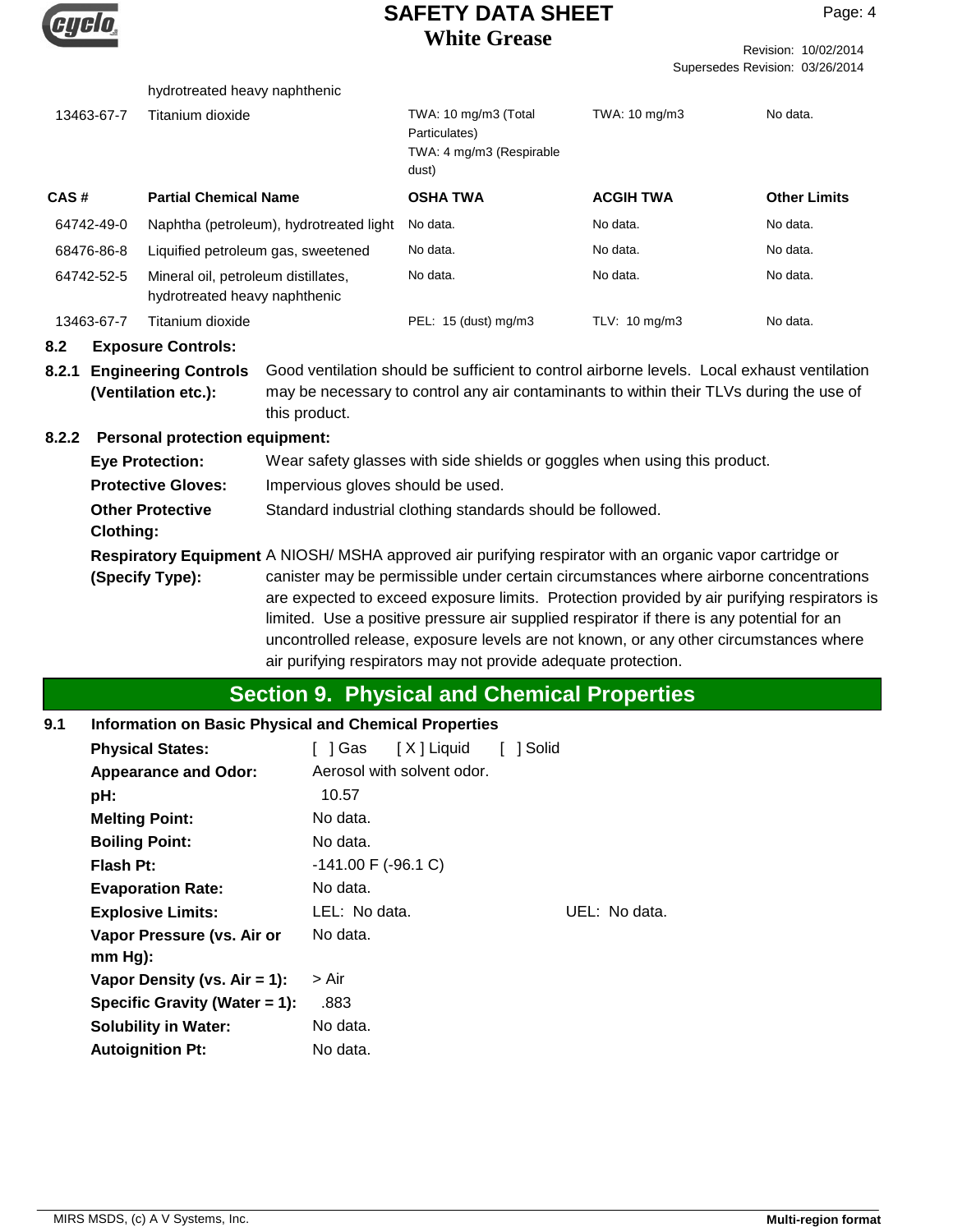

Page: 5

#### **9.2 Other Information**

**Percent Volatile:** 23.36 % by weight. **10.4 Conditions To Avoid - 10.5 10.6 10.1 10.2 10.3 Conditions To Avoid -** No data available. **Section 10. Stability and Reactivity** Avoid open flames and high temperatures. Avoid contact with strong oxidizing agents. Keep product away from temperatures in excess of 120 degrees F. Do not crush, puncture or incinerate container. Do not expose to direct sunlight or store where temperatures could exceed 120 degrees F. **Instability:** Unstable [ ] Stable [ X ] **Strong oxidizing agents. Materials To Avoid:** Carbon oxides; fumes; hydrocarbons. **Decomposition Or Byproducts: Possibility of** Will occur [ ] Will not occur [ X ] **Hazardous Reactions: Hazardous Reactions: Reactivity:** No data available. **11.1 Section 11. Toxicological Information** Chemical Name LD50 Oral LD50 Dermal LC50 Inhalation Naphtha (petroleum), hydrotreated light 5000 mg/kg (rat) 3160 mg/kg (rabbit) 73680 ppm (rat) 4h Mineral oil, petroleum distillates, hydrotreated heavy 5000 mg/kg (rat) 5000 mg/kg (rat) 5 mg/L (rat) 4h naphthenic Hydrotreated light distillate (petroleum) 5000 mg/kg (rat) 2000 mg/kg (rat) 5.2 mg/L (rat) 4h **Information on Toxicological Effects:** CAS# 64742-52-5: Mutagenicity:, Mutation test: Mutation in microorganisms., 10.00 UL/PLAT, Bacteria - Salmonella typhimurium,. Results: Behavioral: Coma. Biochemical:Metabolism (intermediary): Other. - Cell Biology and Toxicology., Princeton Scientific Pub., Inc., 301 N. Harrison St., CN 5279, Princeton, NJ 08540, Vol/p/yr: 2,63, 1986 Acute toxicity, LD (Lethal dose), Oral, Rat, 5.000 GM/KG. Results: Tumorigenic: Neoplastic by RTECS criteria. Lungs, Thorax, or Respiration: Tumors. Tumorigenic:Tumors at site of application. - Acute Toxicity Data. Journal of the American College of Toxicology, Part B., Mary Ann Liebert, Inc., 1651 Third Ave., New York, NY 10128, Vol/p/yr: 1,133, 1990 Acute toxicity, LD (Lethal dose), Skin, Species: Rabbit, 5.000 GM/KG. Results: Behavioral: Coma. Biochemical:Metabolism (intermediary): Other. - Acute Toxicity Data. Journal of the American College of Toxicology, Part B., Mary Ann Liebert, Inc., 1651 Third Ave., New York, NY 10128, Vol/p/yr: 1,133, 1990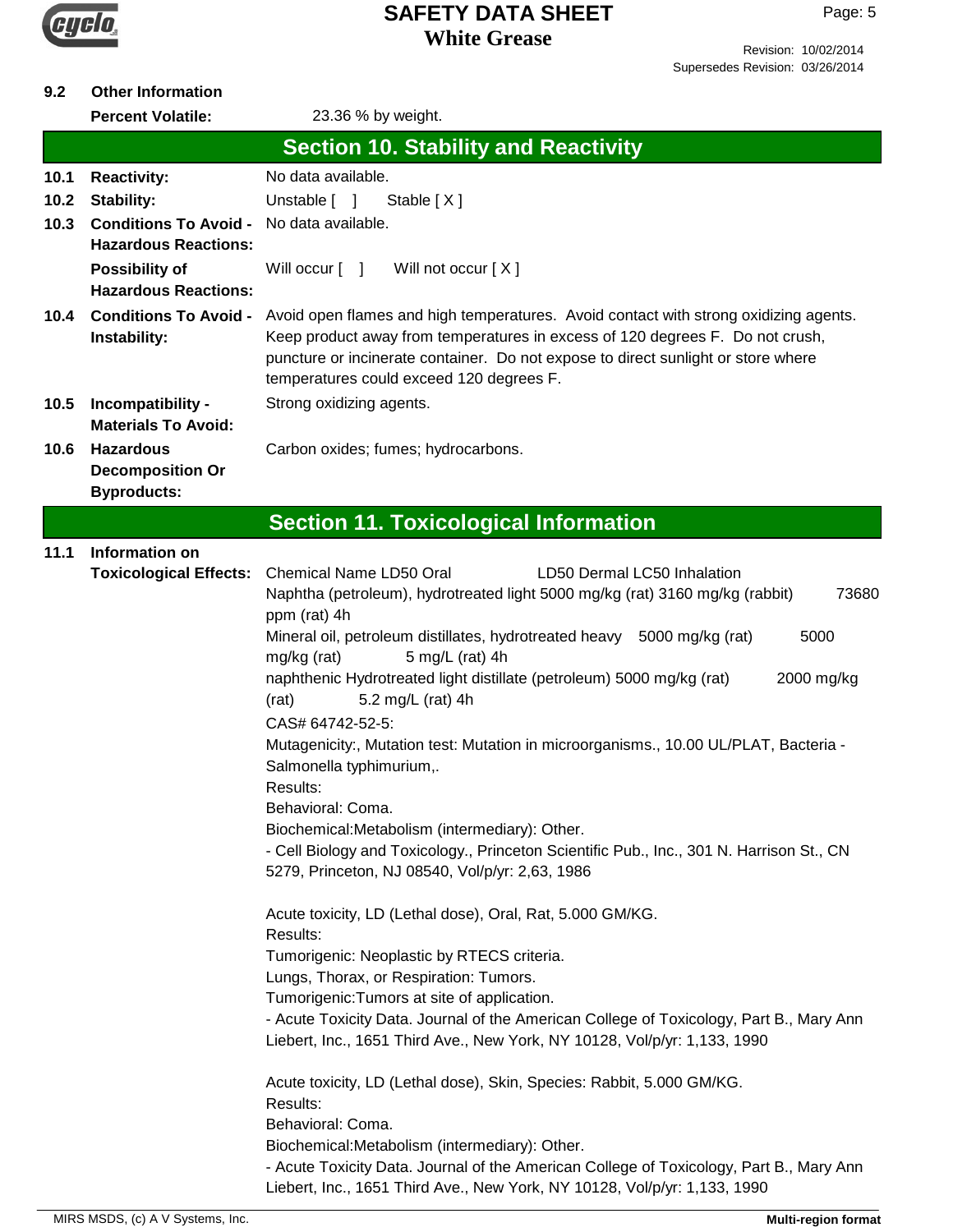

|                                          | Tumorigenic Effects:, TDLo, Skin, Mouse, 480.0 GM/KG, 80 W.<br>Results:                                                                                                                                                                                             |
|------------------------------------------|---------------------------------------------------------------------------------------------------------------------------------------------------------------------------------------------------------------------------------------------------------------------|
|                                          | Tumorigenic: Neoplastic by RTECS criteria.                                                                                                                                                                                                                          |
|                                          | Skin and Appendages: Other: Tumors.                                                                                                                                                                                                                                 |
|                                          | Tumorigenic: Tumors at site of application.                                                                                                                                                                                                                         |
|                                          | - United States Environmental Protection Agency, Office of Pesticides and Toxic                                                                                                                                                                                     |
|                                          | Substances., U.S. Environmental Protection Agency, Office of Pesticides and Toxic                                                                                                                                                                                   |
|                                          | Substances, 401 M St., SW, Washington, DC 20460, Vol/p/yr: 8EHQ-0887-,                                                                                                                                                                                              |
|                                          | Tumorigenic Effects:, TDLo, Skin, Mouse, 402.0 GM/KG, 78 W.<br>Results:                                                                                                                                                                                             |
|                                          | Tumorigenic: Equivocal tumorigenic agent by RTECS criteria.                                                                                                                                                                                                         |
|                                          | Skin and Appendages: Other: Tumors.                                                                                                                                                                                                                                 |
|                                          | Tumorigenic: Tumors at site of application.                                                                                                                                                                                                                         |
|                                          | - British Journal of Cancer., Macmillan Press Ltd, Houndmills, Basingstoke, Hampshire                                                                                                                                                                               |
|                                          | RG21 2XS UK, Vol/p/yr: 48,429, 1983                                                                                                                                                                                                                                 |
|                                          | Tumorigenic Effects:, TDLo, Skin, Mouse, 398.0 GM/KG, 22 W.<br>Results:                                                                                                                                                                                             |
|                                          | Tumorigenic: Equivocal tumorigenic agent by RTECS criteria.<br>Skin and Appendages: Other: Tumors.                                                                                                                                                                  |
|                                          | Tumorigenic: Tumors at site of application.                                                                                                                                                                                                                         |
|                                          | - British Journal of Cancer., Macmillan Press Ltd, Houndmills, Basingstoke, Hampshire<br>RG21 2XS UK, Vol/p/yr: 48,429, 1983                                                                                                                                        |
|                                          | Standard Draize Test, Skin, Species: Rabbit, 500.0 MG, Severe.<br>Results:                                                                                                                                                                                          |
|                                          | Tumorigenic: Equivocal tumorigenic agent by RTECS criteria.                                                                                                                                                                                                         |
|                                          | Skin and Appendages: Other: Tumors.                                                                                                                                                                                                                                 |
|                                          | Tumorigenic: Tumors at site of application.                                                                                                                                                                                                                         |
|                                          | - Acute Toxicity Data. Journal of the American College of Toxicology, Part B., Mary Ann<br>Liebert, Inc., 1651 Third Ave., New York, NY 10128, Vol/p/yr: 1,133, 1990                                                                                                |
| <b>Chronic Toxicological</b><br>Effects: | Intentional misuse by deliberately concentrating and inhaling contents may be harmful or<br>fatal. Chronic hydrocarbon abuse has been associated with irregular heart rhythms and<br>potential cardiac arrest. Prolonged skin contact may deft the skin and produce |
|                                          | dermatitis.                                                                                                                                                                                                                                                         |
|                                          |                                                                                                                                                                                                                                                                     |

| CAS#       | <b>Hazardous Components (Chemical Name)</b>                          | <b>NTP</b> | <b>IARC</b> | <b>ACGIH</b> | <b>OSHA</b> |
|------------|----------------------------------------------------------------------|------------|-------------|--------------|-------------|
| 64742-49-0 | Naphtha (petroleum), hydrotreated light                              | n.a.       | n.a.        | n.a.         | n.a.        |
| 68476-86-8 | Liquified petroleum gas, sweetened                                   | n.a.       | n.a.        | n.a.         | n.a.        |
| 64742-52-5 | Mineral oil, petroleum distillates, hydrotreated heavy<br>naphthenic | n.a.       | n.a.        | n.a.         | n.a.        |
| 13463-67-7 | Titanium dioxide                                                     | n.a.       | 2Β          | A4           | n.a.        |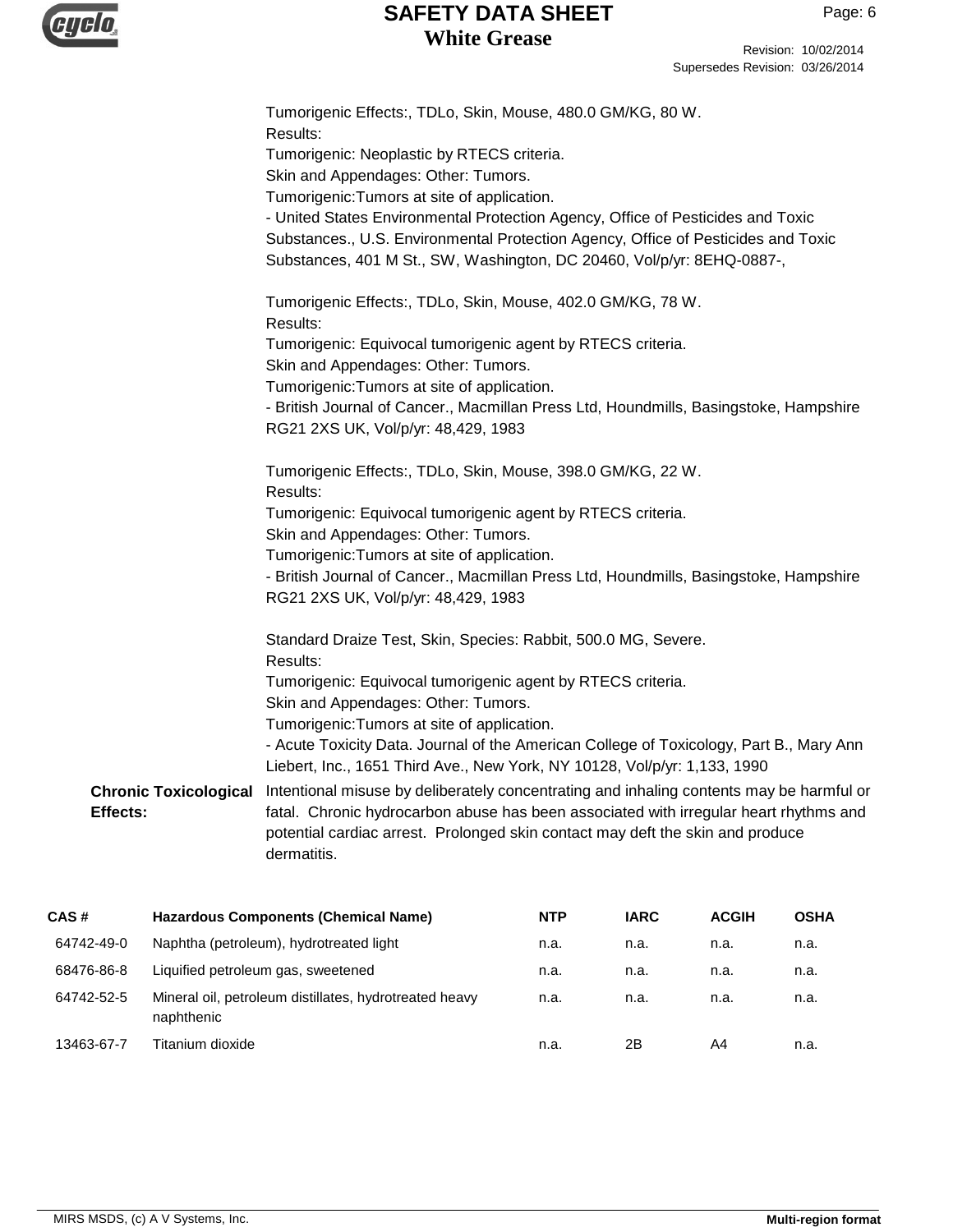

Revision: 10/02/2014 Supersedes Revision: 03/26/2014

| <b>Section 12. Ecological Information</b>                                                                                               |                                                                                                                                                                                                                                                                                                |                                                                                                       |                                                   |                                    |                                                                                                                                                                              |
|-----------------------------------------------------------------------------------------------------------------------------------------|------------------------------------------------------------------------------------------------------------------------------------------------------------------------------------------------------------------------------------------------------------------------------------------------|-------------------------------------------------------------------------------------------------------|---------------------------------------------------|------------------------------------|------------------------------------------------------------------------------------------------------------------------------------------------------------------------------|
|                                                                                                                                         |                                                                                                                                                                                                                                                                                                | <b>Section 13. Disposal Considerations</b>                                                            |                                                   |                                    |                                                                                                                                                                              |
| 13.1<br>Method:                                                                                                                         | <b>Waste Disposal</b>                                                                                                                                                                                                                                                                          | Dispose of contents/container in accordance with local/regional/national/international<br>regulation. |                                                   |                                    |                                                                                                                                                                              |
|                                                                                                                                         |                                                                                                                                                                                                                                                                                                | <b>Section 14. Transport Information</b>                                                              |                                                   |                                    |                                                                                                                                                                              |
| 14.1                                                                                                                                    | <b>LAND TRANSPORT (US DOT):</b>                                                                                                                                                                                                                                                                |                                                                                                       |                                                   |                                    |                                                                                                                                                                              |
| <b>UN/NA Number:</b>                                                                                                                    | <b>DOT Hazard Class:</b>                                                                                                                                                                                                                                                                       | DOT Proper Shipping Name: Consumer Commodity<br>ORM-D                                                 | ORM-D                                             |                                    |                                                                                                                                                                              |
| <b>LAND TRANSPORT (European ADR/RID):</b><br>14.1<br><b>ADR/RID Shipping Name:</b><br><b>UN Number:</b><br><b>Hazard Class:</b><br>N.A. |                                                                                                                                                                                                                                                                                                |                                                                                                       |                                                   |                                    |                                                                                                                                                                              |
| 14.2                                                                                                                                    | <b>MARINE TRANSPORT (IMDG/IMO):</b>                                                                                                                                                                                                                                                            |                                                                                                       |                                                   |                                    |                                                                                                                                                                              |
| <b>UN Number:</b><br><b>Hazard Class:</b>                                                                                               | <b>IMDG/IMO Shipping Name:</b>                                                                                                                                                                                                                                                                 | Aerosols, Ltd. Qty.<br>1950<br>N.A.                                                                   | <b>Packing Group:</b><br><b>Marine Pollutant:</b> | <b>IMDG Classification:</b>        | 2.1<br>No                                                                                                                                                                    |
| 14.3<br><b>UN Number:</b>                                                                                                               | AIR TRANSPORT (ICAO/IATA):<br><b>ICAO/IATA Shipping Name:</b>                                                                                                                                                                                                                                  | Aerosols, Flammable, 2.1, Ltd. Qty<br>1950                                                            |                                                   |                                    |                                                                                                                                                                              |
| <b>Hazard Class:</b>                                                                                                                    |                                                                                                                                                                                                                                                                                                | N.A.                                                                                                  | <b>IATA Classification:</b>                       |                                    | 2.1                                                                                                                                                                          |
|                                                                                                                                         |                                                                                                                                                                                                                                                                                                | <b>Section 15. Regulatory Information</b>                                                             |                                                   |                                    |                                                                                                                                                                              |
|                                                                                                                                         |                                                                                                                                                                                                                                                                                                | EPA SARA (Superfund Amendments and Reauthorization Act of 1986) Lists                                 |                                                   |                                    |                                                                                                                                                                              |
| CAS#                                                                                                                                    |                                                                                                                                                                                                                                                                                                | <b>Hazardous Components (Chemical Name)</b>                                                           | S. 302 (EHS)                                      | S. 304 RQ                          | S. 313 (TRI)                                                                                                                                                                 |
| 64742-49-0                                                                                                                              | Naphtha (petroleum), hydrotreated light                                                                                                                                                                                                                                                        |                                                                                                       | No.                                               | No                                 | No                                                                                                                                                                           |
| 68476-86-8                                                                                                                              | Liquified petroleum gas, sweetened                                                                                                                                                                                                                                                             |                                                                                                       | No.                                               | No                                 | No                                                                                                                                                                           |
| 64742-52-5                                                                                                                              | heavy naphthenic                                                                                                                                                                                                                                                                               | Mineral oil, petroleum distillates, hydrotreated                                                      | No                                                | No                                 | No                                                                                                                                                                           |
| 13463-67-7                                                                                                                              | Titanium dioxide                                                                                                                                                                                                                                                                               |                                                                                                       | No                                                | No                                 | No                                                                                                                                                                           |
| CAS#<br>64742-49-0                                                                                                                      | Naphtha (petroleum), hydrotreated light                                                                                                                                                                                                                                                        | <b>Hazardous Components (Chemical Name)</b>                                                           | <b>Other US EPA or State Lists</b>                |                                    | CAA HAP, ODC: No; CWA NPDES: No; TSCA: Inventory; CA<br>PROP.65: No; CA TAC, Title 8: No; MA Oil/HazMat: No; MI<br>CMR, Part 5: No; NC TAP: No; NJ EHS: No; NY Part 597: No; |
| 68476-86-8                                                                                                                              | PA HSL: No; SC TAP: No; WI Air: No<br>CAA HAP, ODC: No; CWA NPDES: No; TSCA: Inventory; CA<br>Liquified petroleum gas, sweetened<br>PROP.65: No; CA TAC, Title 8: No; MA Oil/HazMat: No; MI<br>CMR, Part 5: No; NC TAP: No; NJ EHS: No; NY Part 597: No;<br>PA HSL: No; SC TAP: No; WI Air: No |                                                                                                       |                                                   |                                    |                                                                                                                                                                              |
| 64742-52-5                                                                                                                              | heavy naphthenic                                                                                                                                                                                                                                                                               | Mineral oil, petroleum distillates, hydrotreated                                                      |                                                   | PA HSL: No; SC TAP: No; WI Air: No | CAA HAP, ODC: No; CWA NPDES: No; TSCA: Inventory; CA<br>PROP.65: No; CA TAC, Title 8: No; MA Oil/HazMat: No; MI<br>CMR, Part 5: No; NC TAP: No; NJ EHS: No; NY Part 597: No; |
| 13463-67-7                                                                                                                              | Titanium dioxide                                                                                                                                                                                                                                                                               |                                                                                                       |                                                   |                                    | CAA HAP, ODC: No; CWA NPDES: No; TSCA: Inventory; CA<br>PROP.65: Yes; CA TAC, Title 8: No; MA Oil/HazMat: No; MI<br>CMR, Part 5: No; NC TAP: No; NJ EHS: Yes - 1861; NY Part |